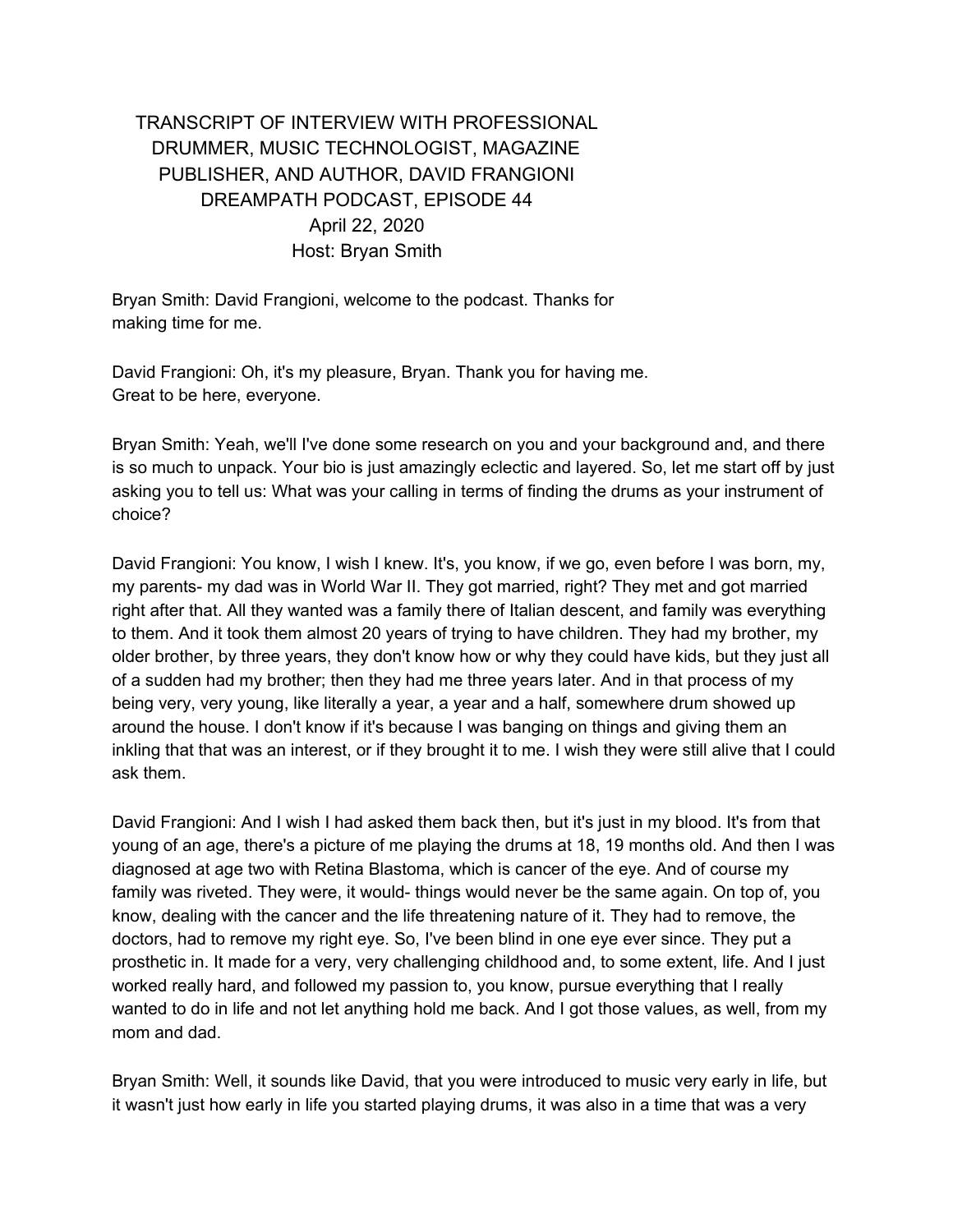formative experience for you, in terms of basically battling, you know, battling to survive. Do you think that that played a role in how ingrained music was into your psyche and your being?

David Frangioni: Yes, and I, I think that, and I also think that it played a huge role in my approach to life. Which is really, you can sum it up in three words, which is: do it now.

Bryan

Smith:

Yeah.

David Frangioni: I think that that's the combination that was embedded as a result of the trauma as a result of my youth. My really earliest years, that's still- or you know, that's still with me today.

Bryan Smith: So, the other part of your biography that I read, and I read a lot, there's a lot out there that you actually started as an entrepreneur in music at the age of 16. Can you tell us more about that?

David Frangioni: Well, it was even before that. I mean, when I started playing the drums I was playing on phone books, and tabletops, and everywhere else. I was taking drum lessons before I even had a drum kit. And I got very serious about wanting to be a good drummer, and my parents were very focused on using education as a, as an important tool to being a good drummer, to being good at anything really. So, I was taking lessons, studying in school, drumming, joining every band and every opportunity I had in school. And then also trying to form bands with neighborhood kids, and kids that I heard about referrals. So, at the time I was 12 I was actually out there playing in bands pretty regularly.13, 14 years old booking my own bands, calling clubs that I wasn't even old enough to get into.

David Frangioni: Trying to play at school dances, like anywhere I could play, I wanted to. And then what happened around 16, 17 years old is, I started to transition from wanting to be the world's greatest drummer, which I was a long way from becoming, but that was my goal, and to be into technology. And I found technology through drumming, and I took to technology as much as I had taken the drums, where I was just really passionate about it, had a real drive towards it, pursued it with a great intensity, and try to learn a tremendous amount about it. And got to the point where within a year I was able to open a MIDI consulting business. And that was really my, that was like the start of what I would call successful and somewhat substantive, you know, small businesses. That was my first small business.

Bryan Smith: And about what year was that, when you started the MIDI consulting?

David Frangioni: Like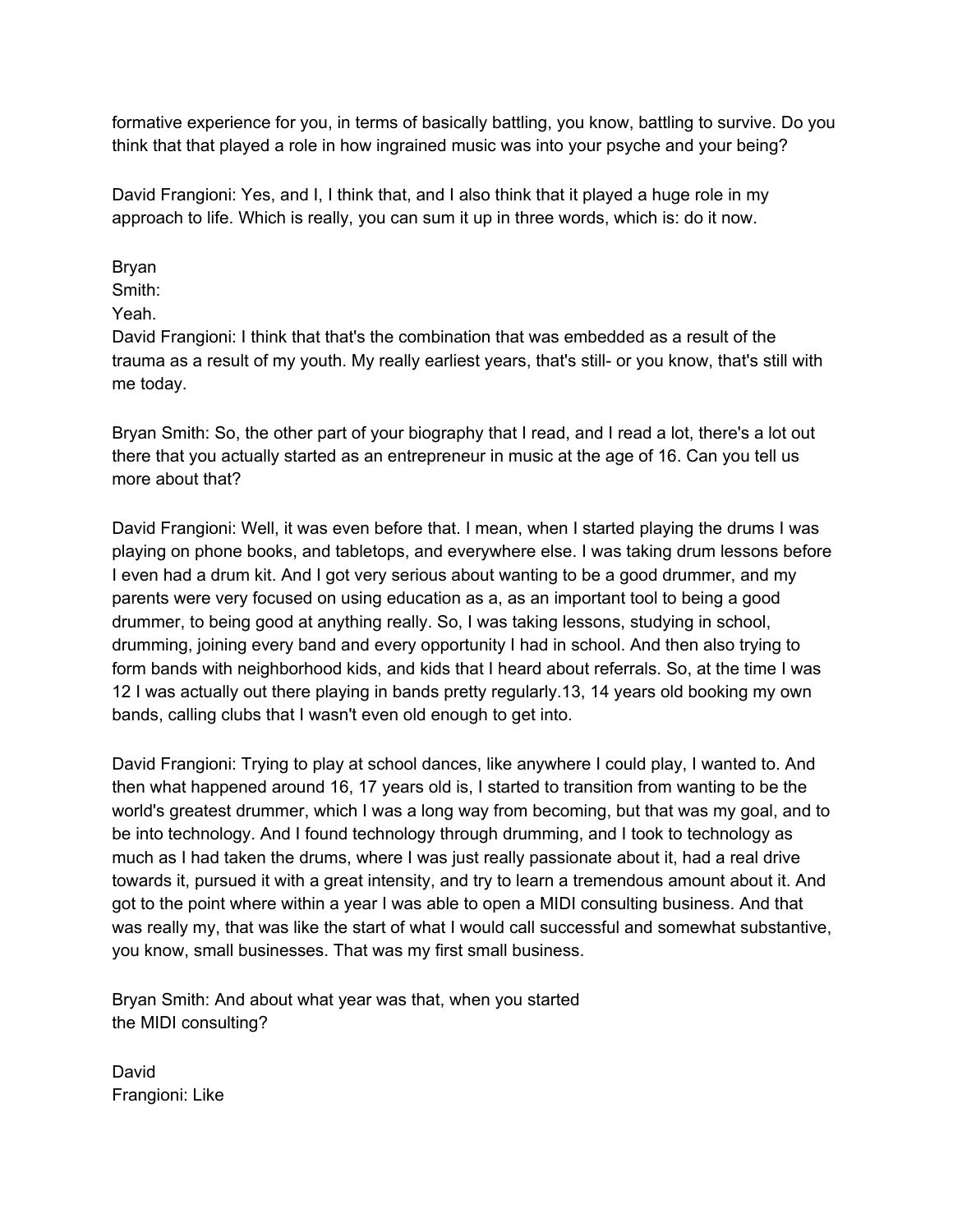#### 86, 87.

Bryan Smith: And, so for our listeners that don't know what MIDI is, what is that an acronym for and what is it?

David Frangioni: M-I-D-I's an acronym for: Musical Instrument Digital Interface. And it's a, it's a programming language, it's a protocol, for all instruments, electronic instruments, to communicate over the same standards. So, prior to the introduction of M-I-D-I: MIDI, you had Roland put out a device, and the only thing it could talk to either rhythmically, or trigger notes, or whatever it would be- would be another role in device. They'd all have some kind of proprietary synchronization protocol. Yamaha would do the same thing. Overheim would do the same thing, etc. So, MIDI comes along, and now all of a- if every manufacturer puts a MIDI Jack, and implements the MIDI protocol into the device, now you can have everything talking to everything. So, when I really started discovering that, coupled with triggering drums and expanding my, my palette of what could be done through playing the drums and programming drum machines, it just was, it was an, is an absolute limitless universe. And your imagination tries to catch up to all of the powerful tools that you have, and the possibilities. And that's just incredibly inspiring. I mean, it just, it's, it truly is limitless.

Bryan Smith: So let, let's go back a little bit and talk about your experience in bands at the age of 12 and 13. And what were your parents thinking about this? The, these activities that are pretty, pretty cutting edge and adventurous for a 12 -ear-old.

David Frangioni: I know, I look back and they were the most supportive, loving parents. We had very little means, blue color. My dad was a meat cutter, loved to cook. My mom was a legal secretary, you know, they didn't have any money. They just had, you know, they had what was important, which was love and family values. And it really taught me the definition of gratitude and humility; coming from nothing and seeing how hard they work, and worked their whole lives until the, till they passed away, really, they were working. And... But they had, you know, a support mechanism for me, and a love and, I guess push, if you will, like to make me better that I don't even understand to this day, because I can't imagine how they let me play clubs that young, and let me play and do what I did.

David Frangioni: Thank God I was a good kid. I've never in my life had a puff of a cigarette, a drink, a drug of any kind from marijuana to whatever you want, just nothing. So, I have no substances in my body of any kind, other than I love to eat. And I probably don't eat the healthiest all the time, but, but as far as any kind of drugs or alcohol or smoke, it never happened. So, I think that was a huge factor in when I wanted to go out and play, and I would be in some of these dicey environments. I mean, they always cared, and they were on top of where I was and what I was doing, but there's no question; they were very, very lenient and forgiving where most parents would never let me do what I did. And fortunately, I made them proud. I didn't get into trouble. I didn't, you know, hang out at the clubs or do anything, you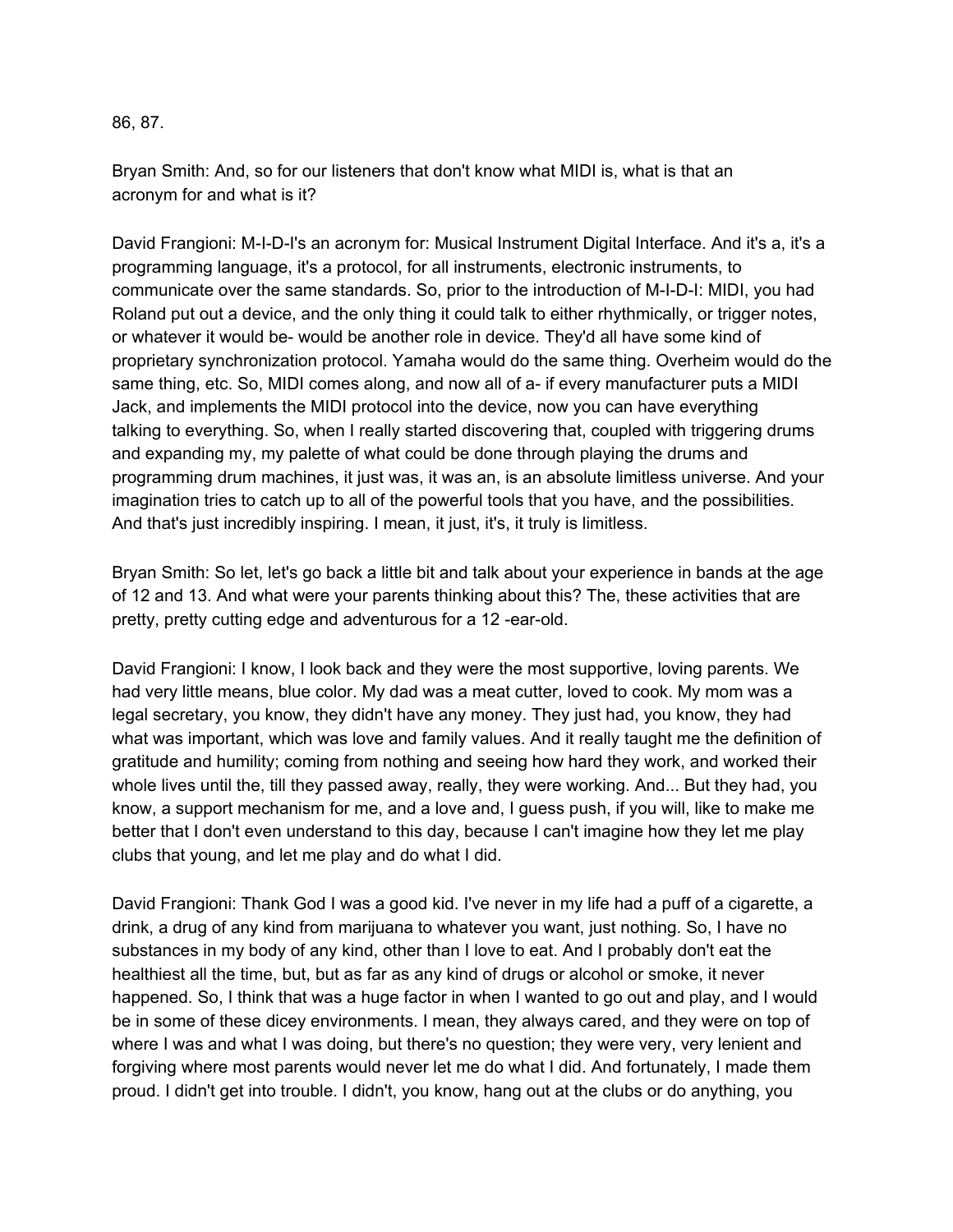know, I just, I just wanted to play, you know, I think I was just really lucky that my parents let me, and trusted me enough to do that.

Bryan Smith: Yeah. And it's, it sounds like your passion for playing, and performing, and learning was pretty pure because, you know, putting myself in the shoes of, you know, a 12-year-old drummer who's actually playing clubs, I can see myself getting pulled into the, mystique of the whole lifestyle, you know, the alcohol, cigarettes, you know, the drugs.

David Frangioni: Oh, it was there, it was there. I just hated it. Fortunately, for me, whatever's in my brain, it was such an instant turn off. As soon as I smelled smoke or alcohol, and saw the environments that I was playing. You know, I'm on the stage, right? Even though these are small divey places, I'm on the stage, and I can see the crowd in front of me, or in a lot of cases, lack thereof, but the, the chairs and tables in front of me, and the bartenders. And I just was so turned off, and then later as I got a little older, that turnoff was coupled with a really intense desire and focus. You know, I was just able to learn early on about working hard and having values and a work ethic, and that's really served me my whole life. And I got that from my parents, of course, that nothing will be accomplished if you don't put the work in. If you don't- if you're not smart about it, if you don't have the, you know, education and background to really be prepared to, you know, go against whatever challenge you have and go for the goals that you want to accomplish. It really comes from a foundation.

Bryan Smith: Yeah. There's this concept of 10,000 hours and, and I've read about-

David Frangioni: I subscribed to it.

Bryan Smith: Yeah, and it sounds like you started your 10,000 hours really early at the age of maybe two. And so by the time you, you are 16 and you've played the clubs, and you've grinded out a lot of the work that- just the daily grind of a a club musician, you accomplish that 10,000 hours and became, you know, very, very competent in drumming and performing way earlier than most people. That's what it sounds like, anyway.

David Frangioni: Well, it's true. It was a blessing. I mean, I'm a big fan of Malcolm Gladwell and, you know, the 10,000 hour philosophy, I agree with. I probably, you know, I've talked about this beforem I think I have three 10,000 hour businesses, that I could say. And you're right; drumming, and performing, and being a part of that is one of them. And, of course, technology would be another one. And then developing artists, and the music business side of things, which is all kind of one wheelhouse would be a third one. And so, I think that, you know, that's- I think it's important if you really want to be good at it, and be able to grow even further than that, you know, anything that we want to be good at, it never has an end zone. Right?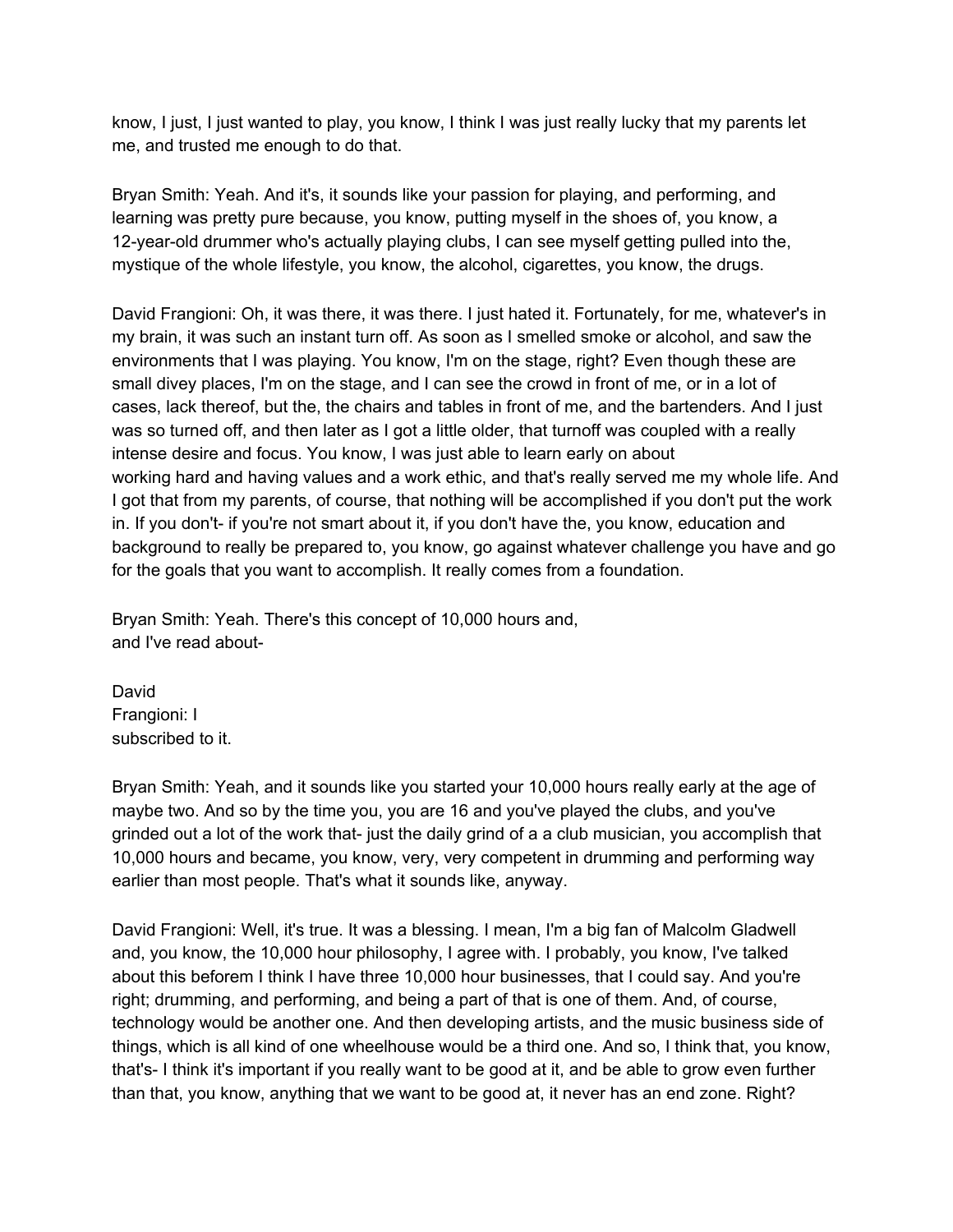David Frangioni: So, no matter how far you take it, no matter how many hits songs or, or great artists, or great business deals, or whatever it is that you keep in track of to see how your goals are going and how your successes are going, there's no point where it's like, *OK, I've done it all, I've accomplished it all. I'm the best player or the best businessman*, or whatever. It's- it never ends. So, I think that the 10,000 hours is huge to get to some real milestones, and be able to accomplish some big successes. You know, that's really still part of the journey, as opposed to like, *OK, I hit 10,000 hours, now I'm good*. There's no such thing as that, really, in all of the things that we, that we have to accomplish in life.

Bryan Smith: Yeah. Especially with the changing landscape, the way that we went from analog to digital, from the 70s to the 80s. And it sounds like you stayed very tuned into the technology side of music, so that by the mid-80s, you become this, according to Brian Adams, this mini-guru. What was so important about the digital technology that changed the musical landscape in the 1980s?

#### David

#### Frangioni:

It was the beginning of eternity. You know, we're always gonna have that as the beginning of a sea change that will keep developing forever. That now there is a common, unified standard and it's, you know, it's been used and adopted by every manufacturer, and everybody. And it really was breakthrough. And to this day, of course it's taken for granted, because it's been around for awhile now. But back then it was so cutting edge, and I was working with a lot of manufacturers, software developers, you know, Pro Tools, which back then was sound designer then sound tools. Then Pro Tools working with Opcode, and Passport, and Alchemy sample editors, and just so many, so many pieces of technology that just formed the basis from which so much of the powerful, you know, studio tools that we have now were really born from that. And I think that was a really, really amazing time that that ended up, in hindsight now, becoming the beginning of you know, digital recording and music technology that we'll have forever.

Bryan Smith: And, for our listeners who aren't very savvy technologically and don't really know the difference between digital and analog, back in the sixties and seventies, we really were dealing with actual tape, right? I mean we're talking about, like, tape recordings of a drum track and a vocal track that you're- and you're splicing things together. When the digital age hits, you can completely dispense with all of the tape and really become more productive. Is that a fair way to put it?

David Frangioni: Well, we have to, we have to add one little piece to that, which is the tape. The analog tape was first, you know, it's mono stereo, four track/eight track. It grew in tracks to ultimately 24 track was really the the maximum, and then you would synchronize 24 track machines together to get more tracks. And then what happened is tape stayed but went to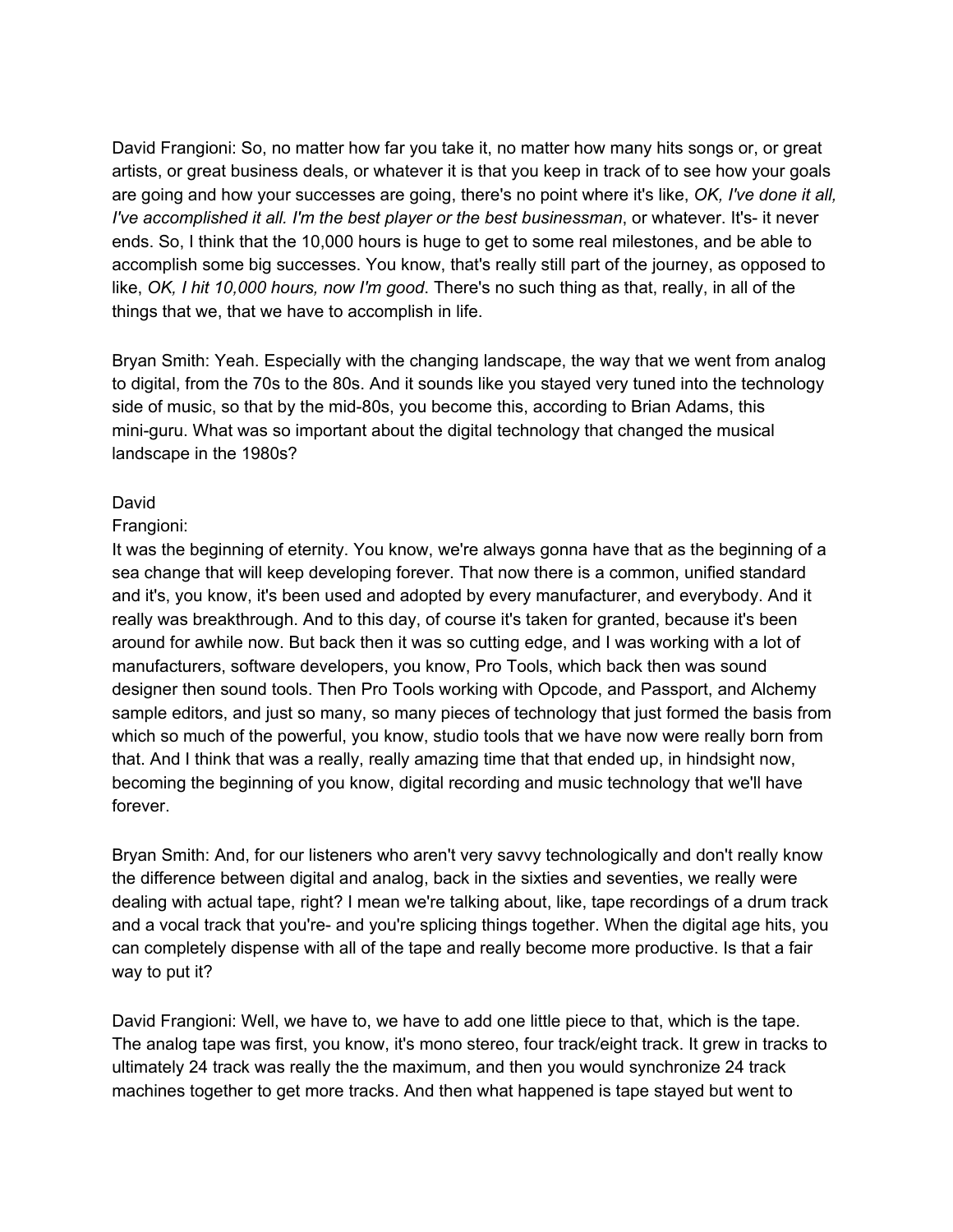digital tape.

Bryan Smith: Ah, okay.

David Frangioni: So we had digital tape in the 80s, which was the 80s were again another huge time period where digital tape was taking over for analog tape. Both formats very expensive, very much you needed, like, technology person to install and maintain. Then, by the early nineties we had affordable modular digital multitracks, and now everybody can have digital recording at their house using, at the time ADATs and TASCAM MA-AD8s. Some people credit me with building the first home studio.

David Frangioni: It was all based around those kinds of technologies. Late 80s/early 90s, and then as the 90s went on, digital took a huge turn, and I'm very excited that I was able to be a part of all of this at the cutting edge. At the development side of it took a huge turn to where pro tools went from a sidecar kind of technology, where you'd have the tape rolling, and then you'd have a pro tools rig off to the side and you could use it to edit and fly things around, and kind of augment what you were doing. And then by like '97/'98, all of a sudden Pro Tools became the replacement for all of these tape console combinations and technologies. And that's how, you know, how we're using it today. But that's where it started, and it's evolved from there of course. Quite a bit.

### Bryan

Smith:

Yeah. I interviewed Richard Patrick, from the band Filter, and he was a former guitar player for Nine Inch Nails back in the 80s and early 90s. And he was talking about how the recording industry completely changed when people were able to, basically show up with, you know, pro tools and a couple of mikes, and lay down tracks in their house or even in a studio. And the cost of recording went dramatically down, and sort of the barrier to get into that space when dramatically down. He- an anecdote that he brought up was that the, the studio albums that Nine Inch Nails, and later Filter, would record would cost hundreds of thousands of dollars, if not more, to put together. And then he witnessed Eminem in another studio, you know, knocking out an album within a matter of a couple of days for cheap. And my question to you is, what have we gained and what have we lost with removing barrier to recording an album, and having it sound pretty good? I mean, even even someone who doesn't really know what they're doing, it seems like can put out something that at least is passable. Of course, they're not going to get to, you know, upper echelon sound quality like you accomplish. But what are the pros and the cons of having that barrier lowered, or removed by technology?

David Frangioni: Well, the pros are that you have these incredible tools that are available to everybody. So, you're not limited by budgets, only creativity, you know, the tools have become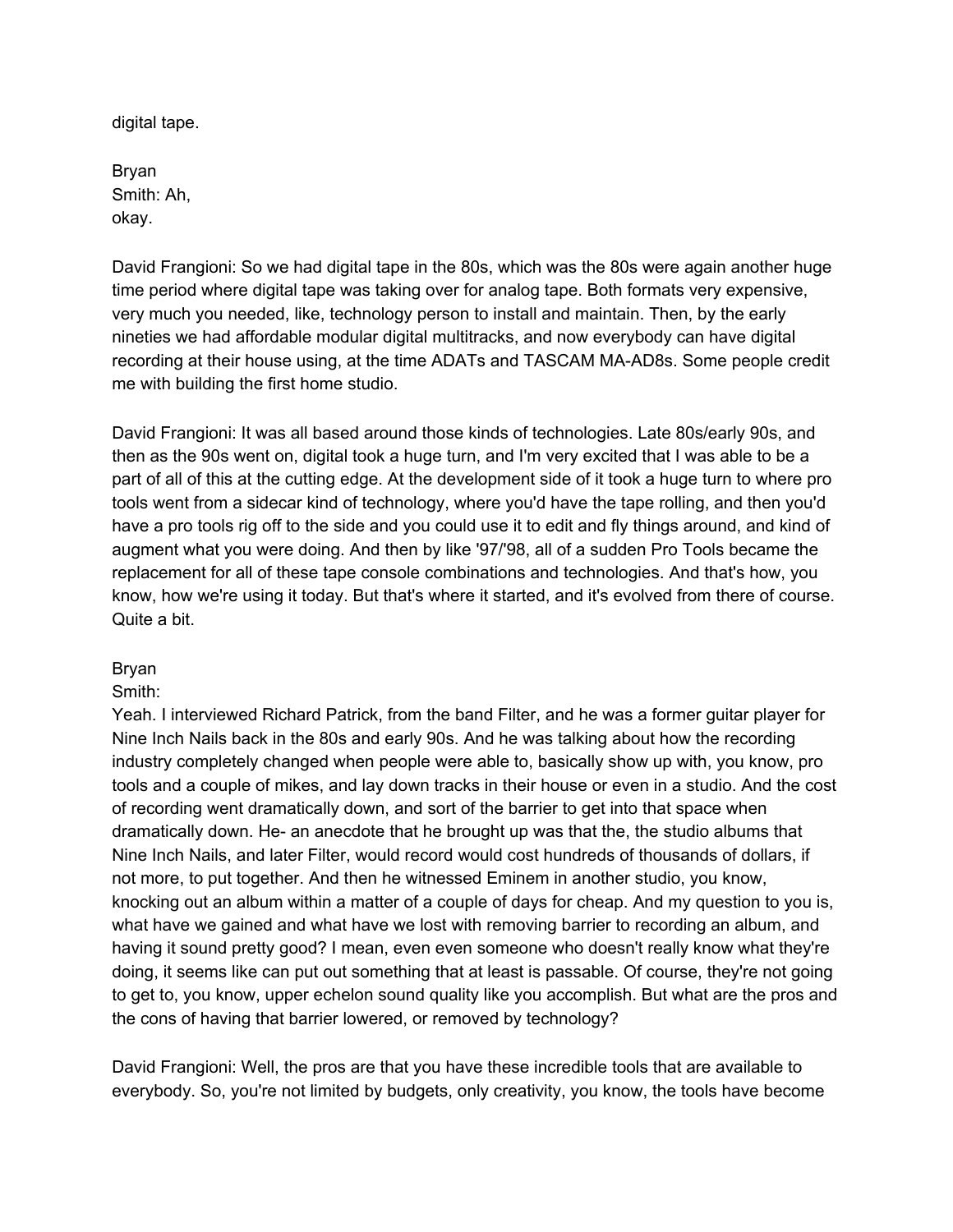available and they've, the price of great quality tools just keeps getting more, and more, and more cost effective. You know, I always say though, it's the archer and not the arrow. So, the tools are important, but it's always going to be based on whose hands those tools are in. And I've always been a big proponent of recording and music technology being as cost effective as it can be, so that everybody can use it. I think that's, you know, that's a huge breakthrough. And when I look back on when I started, I would have to go to very high end, very well-equipped, what I'll call even world-class studios in Boston where I'm from, and seek out some opportunity to sit there and learn, right?

David Frangioni: 'Cause you've got a half a million dollar console or more, you've got a Synclavier, which is one to \$200,000 or a Fairlight, which was the same price. And you've got a tape machine that's 50 to \$150,000, and I mean like you blinked your eyes and it's, you're in a million dollar room. Lexicon, outboard gear, and all these different things. And so, how do you learn it if it's cost \$1 million just to, to own it and spend time with it? It really, you really had to cut your teeth. You had to spend a lot of time for free just wanting to be a fly on the wall, and it was almost- you were lucky, you felt lucky to be chosen to work for free. You felt lucky because you had access. I would go to the music stores all the time and I would just, you know, befriend people at the music stores because I was another essentially control room, if you will, full of equipment that was not necessarily accessible or affordable.

David Frangioni: 'Cause we're still in the 80s now and stuff is very expensive for the most part. But I needed to learn the gear, and in order to learn the gear you've got to spend time with it. And then after you learn it, you have to apply it musically in a workflow that's conducive to a session. And the better you get at that, the better your clients are going to be. And by the time I got the gig with Aerosmith in '89, started working with them extensively, even through to this day, you know, I was ready for it. I was prepared, and I was able to bring workflows and ideas and innovations to their creative process, that they hadn't had prior to my being on board. And, you know, that combination, you know, we did *Pump*, and *Get a Grip*, and *Big Ones*, and *Nine Lives*, and *Just Push Play*, and *A Little South of Sanity* and, you know, just a myriad of what ended up being really successful, well-received rock music. Bryan Smith: Nice. So what, what is your official credit on those albums? Is it audio engineer?

David Frangioni: Technologist, pre-production engineer, in house engineer... Pro Tools, MIDI, it's just a- You know, I was their one-man show, you know, in the studio until they got to, all the writing was done, all the offline work was done. And then they would go and they would record with a producer for a few months to just finish putting the tracks down. Until *Just Push Play*, and *Just Push Play* was done entirely in-house. Marty Frederickson and Mark Hudson produced it. We did it at Joe and Stephen's. We got an SSL brought in - god bless Mike Shipley, he's no longer with us- but at the time he mixed it, and Joe had an SSL brought into a house on his property temporarily. At that time, this we're going back to '99, 2000ish. At that time, the hybrid of Pro Tools and a large format console was still being utilized much more so than it is today.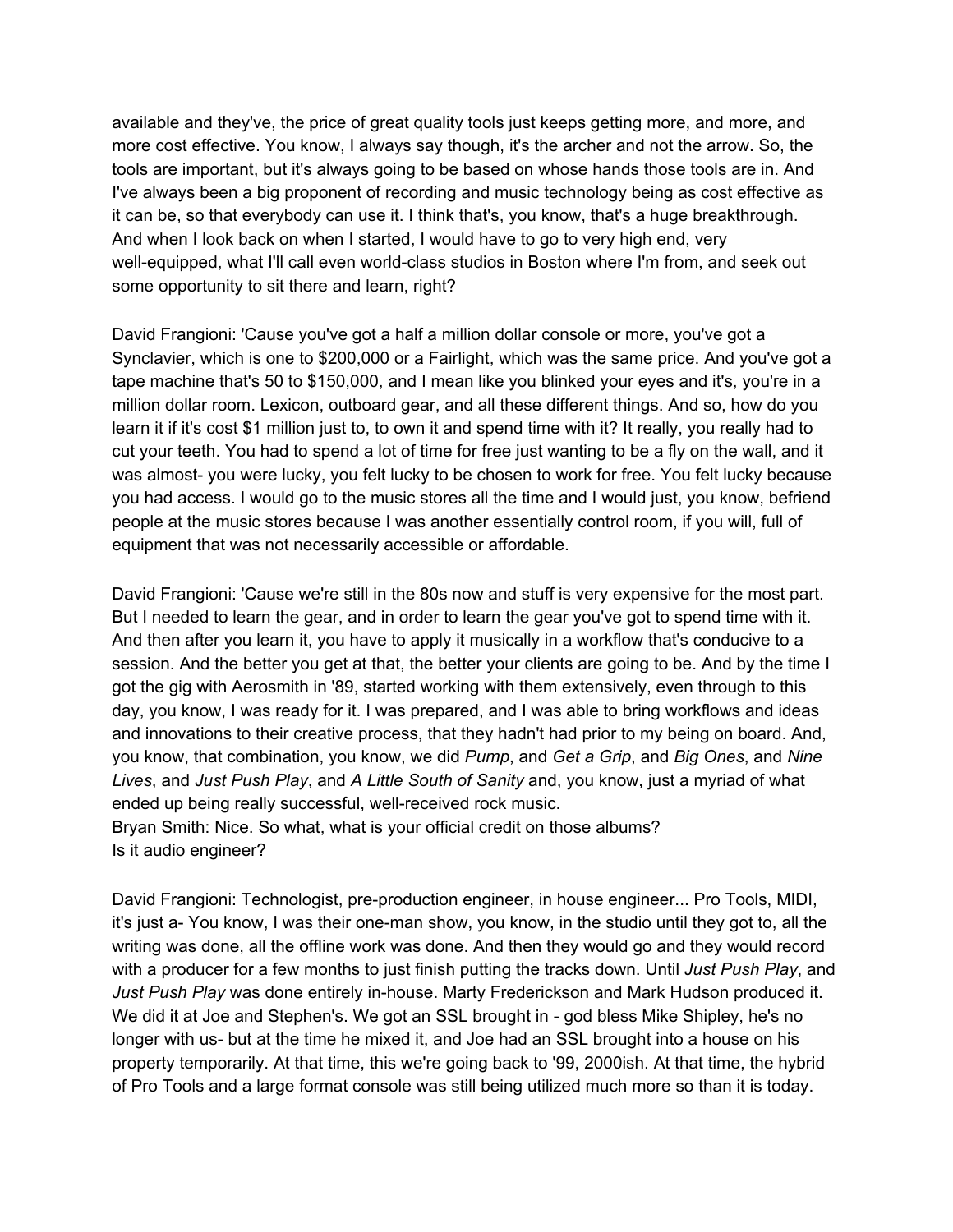So, I was just, you know, the go to guy for whatever they needed.

Bryan Smith: Yeah. So what, what was that process like? The workflow and the actual work itself. When you have a band that is successful as Aerosmith is with all of these personalities, there's a lot at stake for everybody, it's expensive to bring everybody together.... I would imagine there's a lot of pressure. So, when you show up to a gig like that, what is expected of you in terms of what you're contributing to the process? How much time every day? I mean, are you basically just saying, *Alright, here's my life for two weeks or two months, or it- you know, I'm at your disposal*. Or is it- I just don't understand how that dynamic would work with a band like Aerosmith?

David Frangioni: Well, it's been 31 years, so I guess it's, *Here's my life for 31 years and counting*. But seriously you know, their process in the record making time, as I would define it, which in my tenure was *Pump* to *Just Push Play*. Because they really did only two records since then; they did Hong Kong and Bobo, which I wasn't involved in day to day, and music from another dimension, which they did in LA six years ago or so. So, they really haven't made a lot of records like we were doing from' 89 to 2001. And that was the heyday, for my time with them everyday. Since then, I've just been doing special projects and, you know, just staying in the family. But that was the heavy lifting. And the process during that time was about a year of writing, where we'd be in Joe's studio or Steven's studio.

David Frangioni: Different songwriters would come in when they wanted to collaborate. The rest of the time it would be Joe, Steven, and then the band, of course, would come in as well and collaborate. But Joe and Steven were really the main writers, and I would run the console and the computer, and all that stuff. And then they would go pick a producer, spend a couple of months recording the record, mixing it, and then they'd come back to me and we'd be in again, Joe or Stevens, and we would start doing, you know, the liners for radio, whatever promotional things. They would be doing, you know, edits and radio mixes, and remixes and CD single mixes, and mixes for movies. And we- and I remember *Mrs. Doubtfire* needed a *Dude Looks Like a Lady* added. Like, there was just- with that band, they had so much going on and they still do, but, but then they did as well.

### David

### Frangioni:

You know, there was never a day off, really. While I was working with them I was also building my company, Audio One, so that I could build studios. Which I still to this day is, one of my core businesses is building recording studios, digital facilities, all things, you know, studio-related or acoustic-related, as well as home theaters and home automation systems, which is what Audio One does. And that started in the 90s. So, I was kind of doing both in parallel, so I could have my day to day where it was all just strictly me. But then I could take my vision and my, you know, my passion for wanting to do more rooms than just the ones I could do myself, and start a company based on that. And now we can be doing studios all over the world. I can be working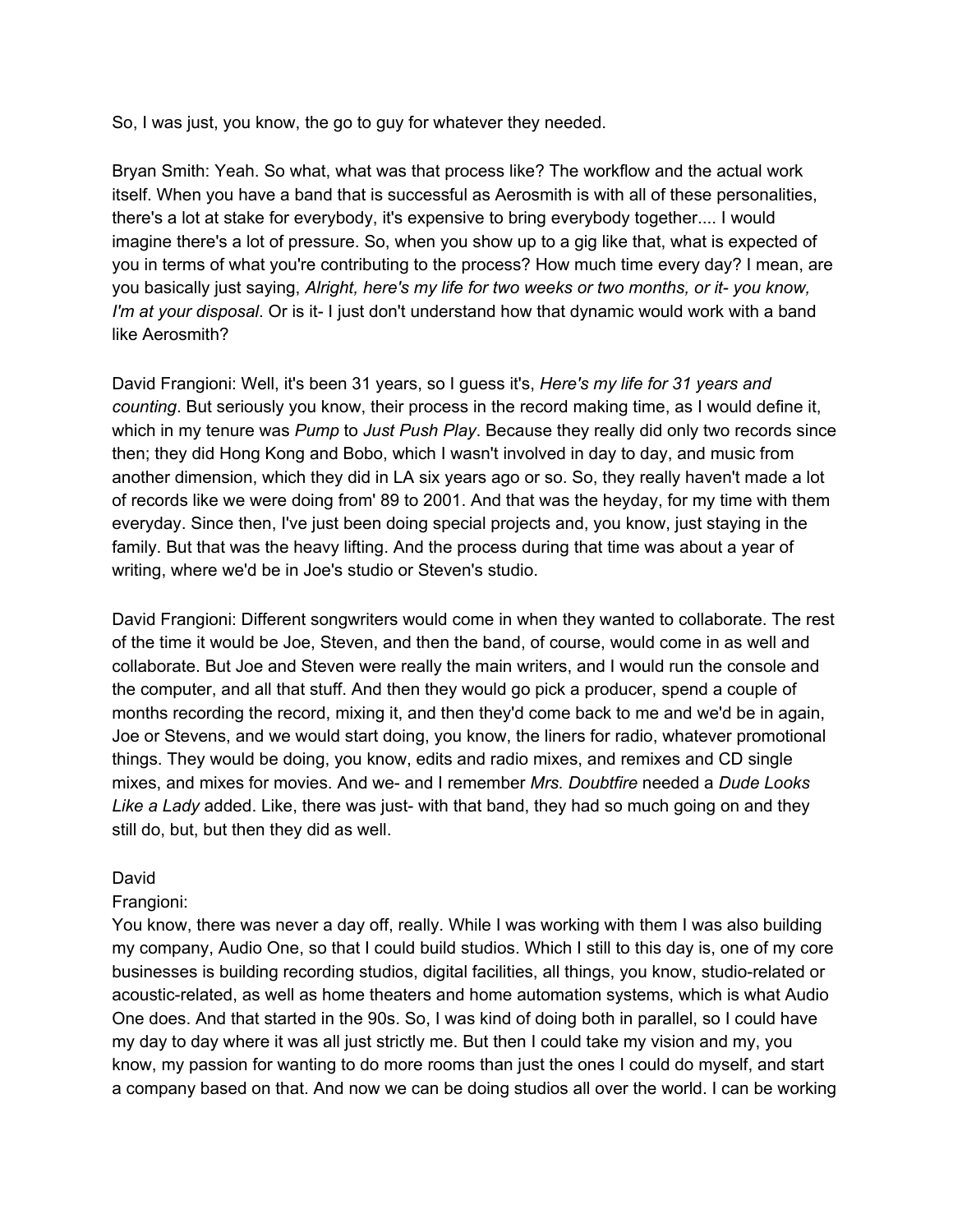with Aerosmith and the studio, and I have guys putting together based on my, you know, view, ideas, and initiative, you know, additional studios, and rigs, and that kind of thing. So that, that was the beginning of everything that we see today in my world.

Bryan Smith: So is- was there a moment in time that you can remember where your passion for recording, and audio, and technology went from a hobby to a career and, you know, was it when you got a call from Aerosmith, was it a previous artists that you worked with that kind of flipped on the switch that, *Oh, this is actually something that is going to be, I'm going to make a career out of this?*

David Frangioni: You know, I never really thought of any of what I'm doing as a hobby, even at the beginning. So, I found electronics through drumming. And, although you could it a hobby at that time, because I was just doing gigs around Boston and the bottom of what you would call a professional drummers career as far as gigs, trying to make it, but hadn't made it. And, you know, just really finding electronics for that reason, but always taking it very, very seriously. And then, when I started my consulting business, and I was you could call that like turning pro for technology. I built up credits. I was networking, living in Boston, I was networking all around new England as well as New York. And there were a lot of things going on in New York. I was making a lot of phone calls, 'cause remember this is pre-internet, so there's no emails or any kind of internet at all. So, you make phone calls, you send faxes, you get on a plane and fly somewhere, you knock on somebody's door, send FedExs. You know, that was all very manual labor, just networking and trying to build a clientele. And then with Aerosmith, I got referred to them, and just went in for one small project and ended up never leaving.

Bryan Smith: And I see you worked with Ozzy Osborne and Brian Adams and Cher...

David Frangioni: Yep. 10 years with Ozzy. Brian, great friends, still to this day, you know, we're in touch. And I'm very blessed, you know, to- I never in a million years, even in my wildest dreams, thought that I could have the career that I've been able to have, and have now. But it just proves that with hard work and commitment that, you know, a lot of things are possible that you don't even realize.

Bryan Smith: What have you learned about the business side of this, in terms of working with artists like Kiss and Ozzy Osborne and Cher and Aerosmith, in terms of protecting yourself through contracts, and agents, and things like that versus, like, the Shep Gordon approach. Which- I watched the Shep Gordon documentary... David Frangioni: *Supermensch*.

Bryan Smith: Yeah, *Supermensch*. A great, great documentary and just a fascinating man. But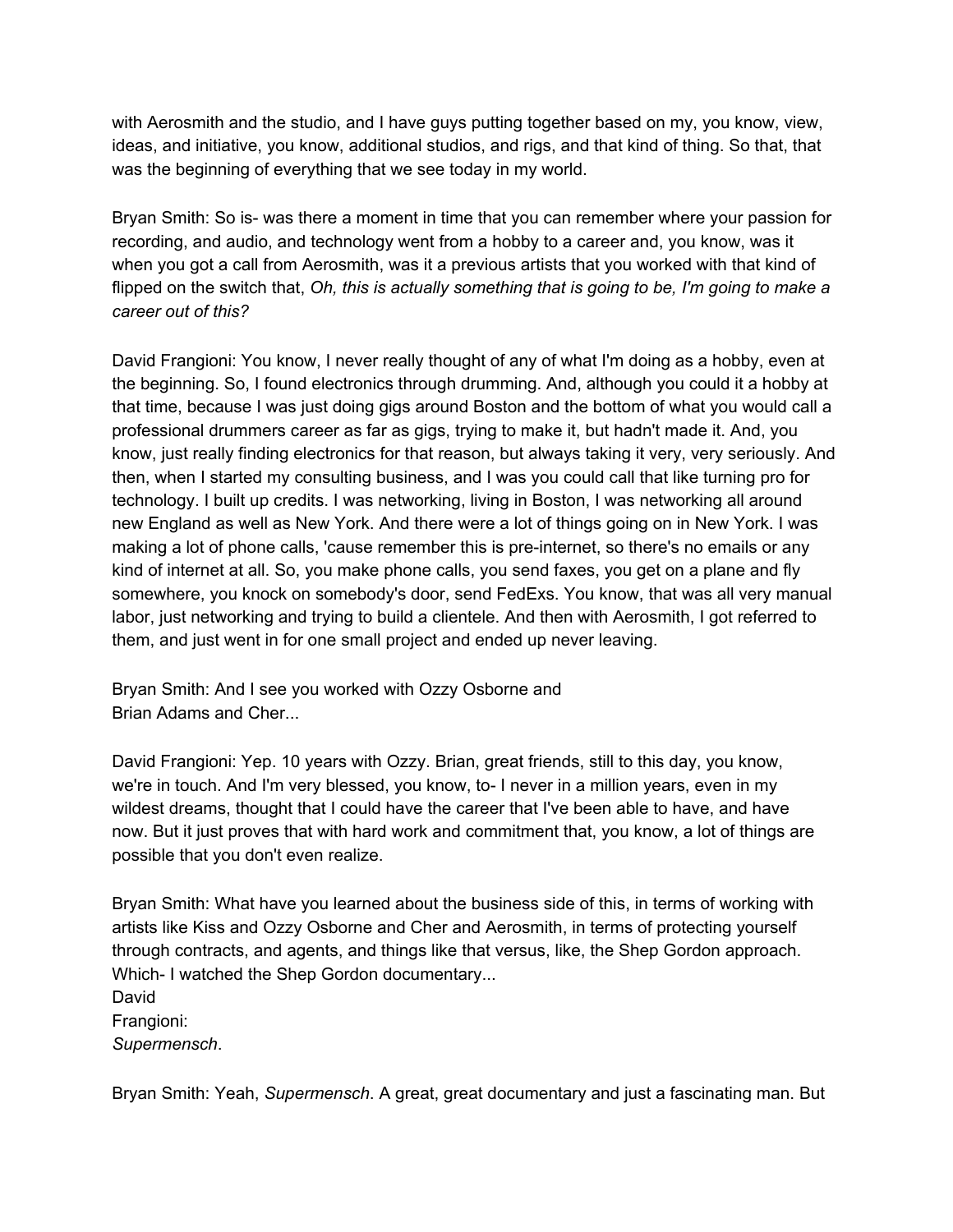he talks about how, I don't think he's ever had a contract with any of his clients. It's- everything is just, you know, *We're going to do this thing together and we're going to treat each other fairly*. So what kind of balance have you struck in that respect? 'Cause it sounds like you have these long, important relationships with artists, and you're friends with them, but you also have to make a living and you have to protect yourself. And can you tell our listeners about that dynamic?

David Frangioni: Well yeah, you have to be aware of that and practice it. You know it's certainly very important. I'm a believer in everything being in writing, so I always work with contracts and written agreements. You also have to understand timing, and the appropriate time and place. So, I wouldn't bring a contract up to an artist the first day that we're going to start creating something or, you know, you gotta know, like, when is the moment where you work out, what is this arrangement? Of course, it should always be done based on a spoken agreement, and you capture that in writing. I'm not a big fan of sending emails to people telling them what my ideas are, or asking them what a certain deal should be in replacement of a conversation. In addition to a conversation, I'm a huge proponent of that, but as a way of not confronting, I don't think that's the best way.

David Frangioni: I think artists like to talk about what's, what the deal's going to be or their handlers, will talk about it. It doesn't- sometimes the artist doesn't want to talk about it, but there is somebody responsible for talking about it. And so you've just got to make sure that things are clear. I was, you know, as I was learning, and as you talked about, you know, here today, I started very young, so I made all kinds of mistakes, had no clue. You know, when I was a kid, when I was a teenager, I don't have a clue about contracts and written agreements. And, of course, there weren't even emails or anything to send, so everything would have had to been a fax, or an in-person contract. So I learned all that, you know, you learn it the hard way. And I think the lesson that we'd like to have the listeners today take away is that: capture everything in writing, and just do it at the right time.

David Frangioni: In a traditional business deal timing is always everything, but there's a much greater window, and understanding, and latitude in a traditional business deal. Like, if you were going to buy a piece of real estate, you know, it's like having closing documents and having everything in writing is a given. You know, you don't have to worry about like, when do I show somebody the contract for a real estate transaction? It's the opposite. It's like, 'When am I going to see the contract?' In the music business, even though everything's based around contracts as well, it's a very different dynamic, because everybody knows that there's an agreement that has to be in place, but unlike a traditional business deal, there's all these emotions that are paramount, right? Every business deal has emotions, but the music business has, kind of, prevailing emotions where, if you ask an artist at the wrong time for either the contract itself or for a certain condition, or a pay increase or whatever, you ask them at the wrong time, you could lose the gig. Bryan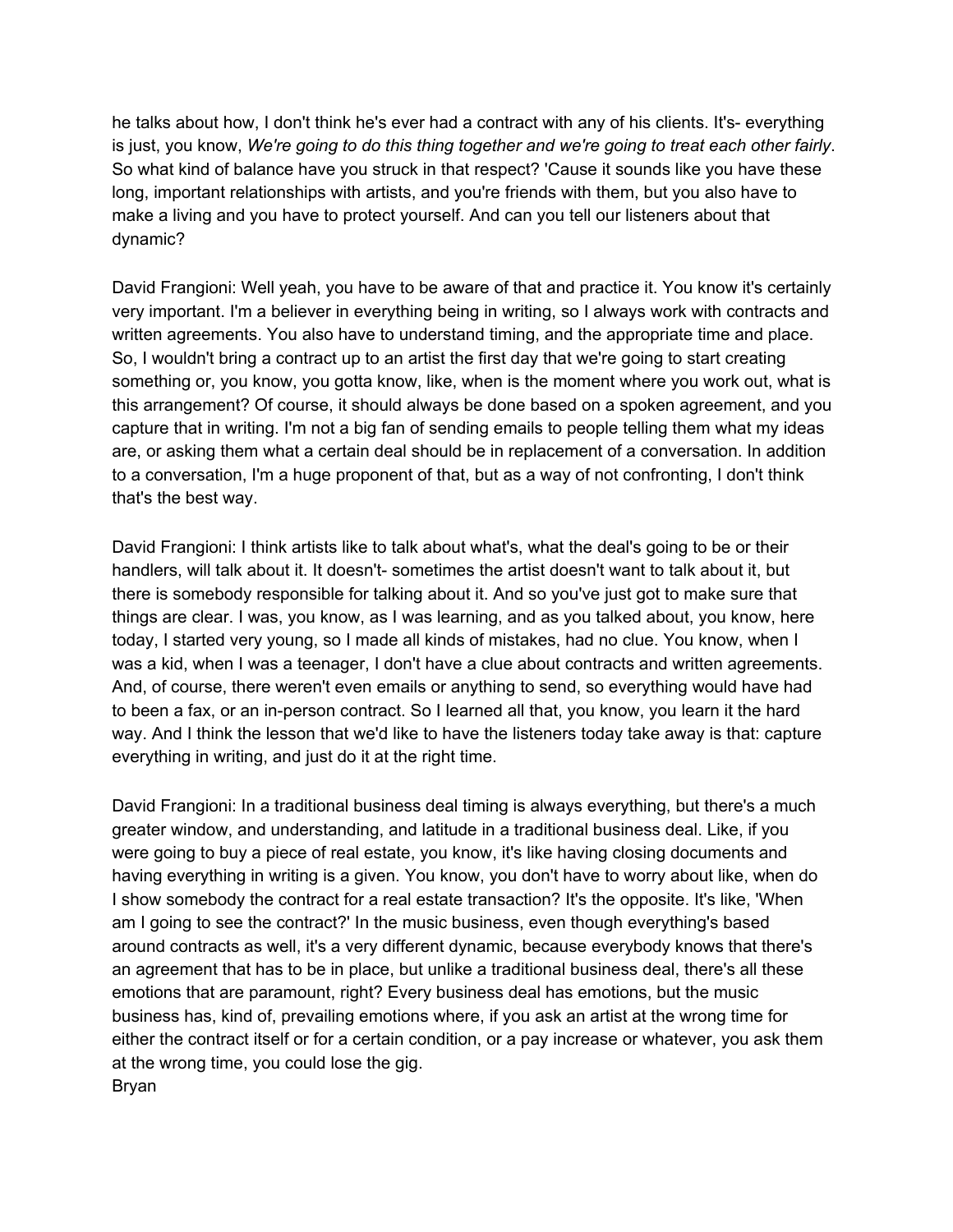### Smith: Yeah.

David Frangioni: So it's a very, very different world in that regard, that I'd like everybody to come away with today, with that understanding. It's like, hey, when you're making deals in anything to do with the music business, be sure to be very considerate and sensitive towards, what are the dynamics going on here? Who do I present documents to? When should I present the document? And I always, I learned from a brilliant investor when I was a really, really young kid, he said, "David, I'm going to die long before you, but I don't want my advice to die. So always remember: no such thing as too early, only too late." And I've never forgotten that since I was 14 years old. And I practice it. And it means, in this case that, don't let a mess ensue. Don't get into the studio, and you're working there for two months, and then you bring up, "Hey guys, when am I getting my first paycheck?"

David Frangioni: You know, like- and then on the flip side, don't be so early that you jumped the gun and you're making assumptions. So you really have to get a sense and a feel for, like, what's the right time? When is everybody expecting to go to the table, get the business stuff over with? 'Cause the crux of a music business deal, usually, has a lot of creative elements to it. And when those creative elements are flowing, and they're creating the value of what the deal is there to protect in the first place, you don't want the business stuff getting in the way. So, you do have to have a balance of both. Is that kind of clear? Did you understand that?

Bryan Smith: Yeah, it makes a lot of sense. And it sounds like, too, that the people that you're dealing with, these artists, they're, they're people that are being asked to do and give a lot of themselves, by a lot of different people.

David Frangioni: All the time.

Bryan Smith: They're being pulled in many different directions, and you have to be sensitive to that, because you don't want to come off as just another one of these people that's like, "Hey, what's in it for me? Can you do this for me? Let's..." You know, so you have to be diplomatic and know your audience.

David Frangioni: That's it. No, that's perfectly, Bryan, that's perfectly recapped, and that's really what people have to take from this. And, if they do, just that one bit of advice we've been talking about, you'll have something of huge value for your entire life and career

Bryan Smith: And the Audio One business that you have, of building these studios, do you find that the studio business has changed or been hurt by the advent of, you know, these basically laptop recording studios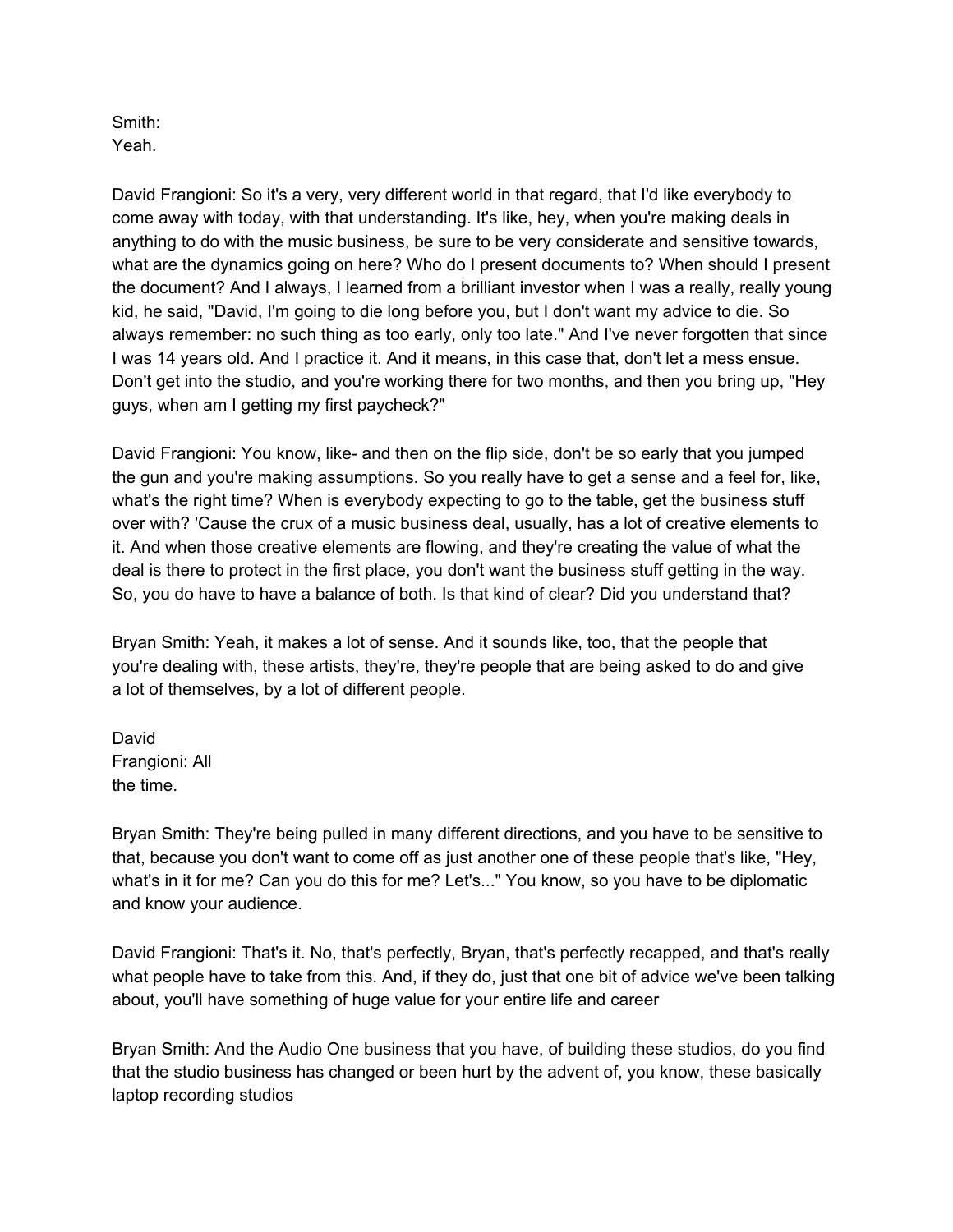that people are able to put together? Has that hurt your business, or do you- are you adapting in a way to kind of still be able to be in that space, and be successful in terms of building studios?

David Frangioni: Well, I'm building what you would classify as "real studios." So they're proper spaces to make records, or do podcasts, or do production- whatever it is that that's needed. And a proper space has good isolation, it has good acoustics of it, it has, you know, a myriad of elements that define it as a professional workplace. And that's something that's always going to be needed. There's no question that people might've been inclined a little bit more, years ago, to go with a simpler setup if- like they can now, having a choice, but it doesn't negate the fact, or change the fact much, that you still need Pro Studios and a lot of applications. So that's, that's what I do. And the demand is still there. It's one of those things that they'll always be a demand for it. You know, you've got, you've got colleges, and you've got houses of worship, and you've got professional producers and songwriters and artists.

David Frangioni: All of these spaces are, you know, need proper creative spaces. They need recording spaces, they need acoustically treated spaces. There's no way around that. And a lot of people don't want to go to a commercial external room to do it, or it's not even feasible for them to do that. Like, in the case of a college, you know, you don't want to have to send somebody off campus to another place to go to a quarter unquote studio. You want to have that right there, you know, under control. So there'll always be a need for what I do with studios. I think we've seen the heyday pass. There was definitely, like with everything that has to do with technology and cutting edge, you know, see changes. You know, there's always a time where it's a big rush, like everybody's excited and it's new. So that phase is past. But it's leveled off and there's plenty of people, and plenty of clients, that need studios.

Bryan Smith: The- it sounds like the core elements of what it takes to have an album sound good are never going to change in terms of acoustics and, you know, insulating one room from another. And that'll always be there. And then now we have this global pandemic happening, which I would imagine would even create more demand for building home studios. Because people are going to be like, hey, I need to get work done, but I'm not going to go travel all the way across Los Angeles to go to some studio where, you know, and you can have control over that environment and and get professional quality audio out of your own home studio.

David Frangioni: You're right. And it would seem to me that that would be what happens. You know, it still has to- that chapter, you know, we're at page one of, so we'll see how it plays out. But it would make perfect sense that, in a time like this where there's tremendous amount of quarantining and isolation going on, that people would want to have those kinds of spaces. And certainly all the studios I build are private, and they're very safe, of course, you know, justthey're a very controlled environment, unlike a commercial space. So yeah, it'll be interesting to see what happens with that and, you know, how it plays out.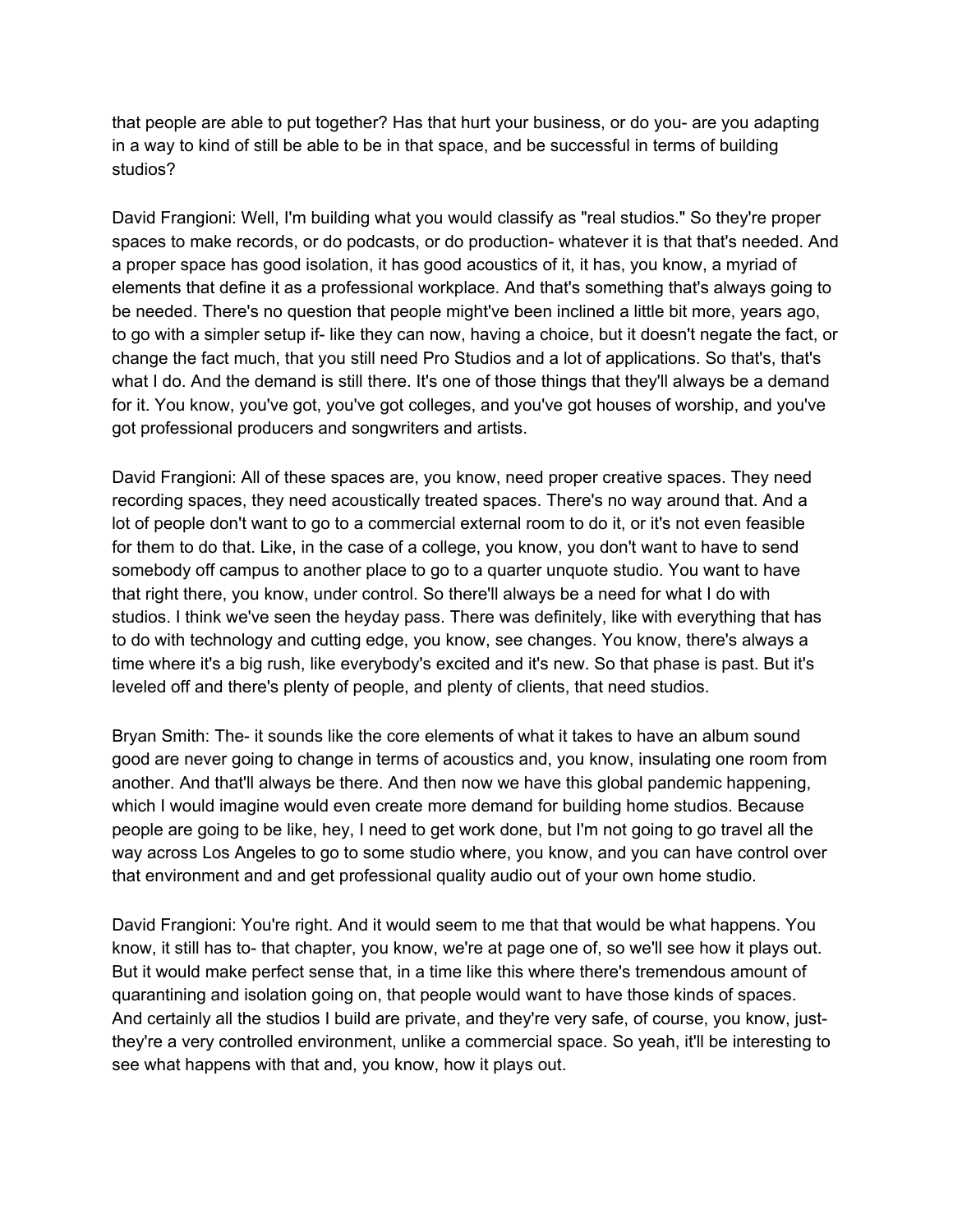Bryan Smith: So the, the artists that you've worked with- and I'll just go through the list that I've done on my research here. The Rolling Stones, Ringo Starr, Elton John, Sting, Journey, Styx, Phil Collins, Shakira, Rascal Flatts, Chick Corea- the list goes on. Are any of these artists people that were influences to you when you were

growing up, so that you were starstruck in any way when you were working with them, or had you sort of moved past that starstruck stage of that everybody has, I think, when you finally were working with these artists,?

David Frangioni: Well, many of them were huge influences on me, virtually everybody you mentioned on that list. And a lot more as well who I've had the chance to work with, and who have been inspirations for me; and some that I have not had the chance to work with, and have been inspirations to me. Yeah, I mean, 100%. And, and you know, I was star struck at the beginning because, especially when I started with Aerosmith, and, like, the first time I worked with Elton John, these guys were, and still are, musical heroes of mine. And so it was, you know, it was very exciting, really. But I think coming from such humble beginnings, when I met them I was a fan, but I was also so focused and so grateful to be there, that I really wanted to contribute and wanted to be a part of it.

David Frangioni: I just was taught really early on by my parents. It's like, you either go in there and you get a picture with them, which at that time was a big deal, right? 'Cause people didn't even really carry cameras and there were no cell phones. But the concept is, is the point of the story. It's like you can go in and get a picture with them, get their autograph, shake their hand, or you can go in there and be a peer of theirs, and you can go in and you can earn your stripes and later on if it works out, you'll get all the pictures you want. But bigger than that is, you'll be able to call them clients of yours, friends of yours, collaborators of yours. And that's much greater than any kind of fan thing. That's what they taught me. Right? That was, that had to be learned and understood and, you know, I had to be aware of that.

David Frangioni: And I was. And so I was able to, you know, just go in there and get the job done for all these different artists, and not really be frozen, or put off, or intimidated. If anything excited and motivated, and always driven. You know, I just always had a lot of drive and ambition, you know, they always say everything works out for the best. Whether we like it or not what happens is what happens, and, you know, we've got to make the best of that and see it for what it is. 'Cause it's the only thing we got, is whatever happened. And when I look back, coming from very little, as far as having means and opportunities of course no connections, that was really hard, but it ended up being amazing jet fuel for the future. So it was like, it was almost like a necessary thing that, like, okay you're gonna, you're going to come from nowhere and nothing, but through hard work and through focus, and passion, and consistency, you're going to get somewhere in a field that you love.

David Frangioni: Not a traditional like grinded out job, like I hate to be here, but in something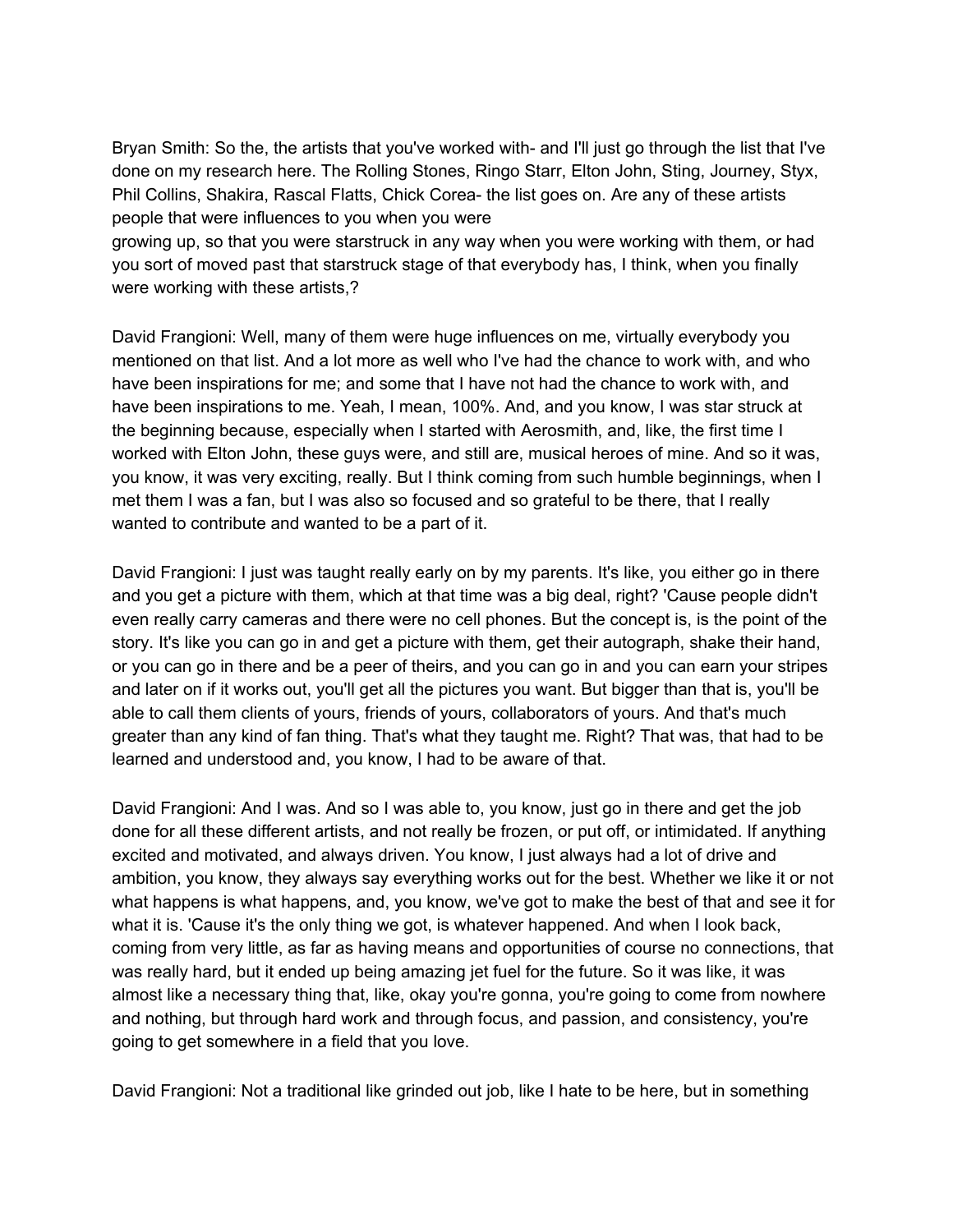that you actually love every day and are very blessed to do. And I think that, because of that, you know, that had a huge impact on when I was working with these artists., I was thinking about to some extent like, *I got to keep this gig. Like I want to keep the gig, but I also have to keep the gig.* Right? So like, you know, I always- I was been working on a book for a while -would be my fourth book, if you can believe it I already have three books out- but it's it's called, *No Plan B*. And essentially, it's kind of the story of my life where, you know, I never looked at anything, like, 'If this doesn't work out, then I'll do this other thing.'

David Frangioni: No, I always looked at it like, *This is gonna work out*.

Bryan Smith: Right.

David Frangioni: *There is no other thing*. And I was half fooling myself, and half absolutely right. And so, I just never wanted to go back to just type of environment and upbringing of, you know, hanging on the streets, seeing where the kids- kids didn't go anywhere, and having very few options. Not practicing your passion, kind of getting stuck in a job, like, that whole blue collar, suburbia, lower class kind of upbringing. Just, I didn't like it, you know, and I want it to be on a stage. I wanted to play, I wanted it to be a great drummer. I wanted to make music, I wanted to contribute. I wanted to do artistic projects and make deals, and work with my idols, and just try to, you know, accomplish something bigger in my lifetime than anybody previously had in my family.

David Frangioni: And bigger than even myself in, say like writing the books, to where after I'm gone, there's going to be three books for people to read that wouldn't be here if I hadn't been alive. That's a bigger legacy to me than, you know, just doing projects and just working on certain things. Like, same thing with the music. If I look at *Get a Grip*, you know, over 20 million copies sold, you know, being a part of when *Cryin'* was written and, and *Crazy*, and *Living on the Edge*, and you know, all these songs that are gonna way outlast, all of us here today on this podcast listening. And to me that was the contribution that I wanted to make, and what I work on making every day.

Bryan Smith: Nice. You know, it's interesting that you have this book title, *No plan B*, because I was interviewed on a podcast a couple of weeks ago, and I think it'll be coming out shortly about- they're asking about lessons that I learned talking to folks like you, because I talk to artists, musicians, and writers, and filmmakers. And they're like, "What's the common denominator with these people that you talk to, these creatives? How do they get there? How do they become successful?" And even though I didn't use the words, "no plan B," that was the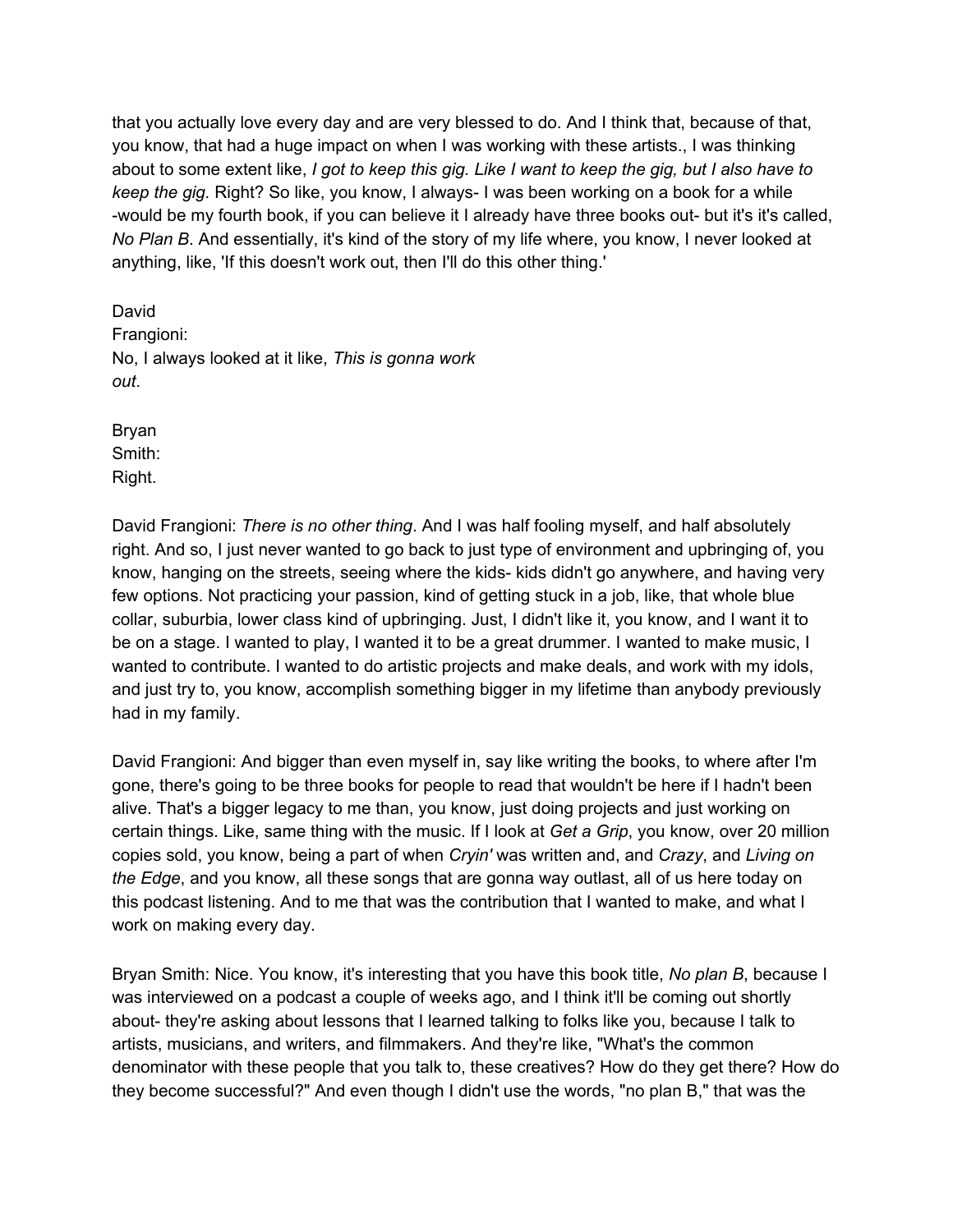idea of my answer. 'Cause that's what I've gleaned from talking to passionate artists. They don't go into it thinking, "Well let's just see if this works out..."

David Frangioni: Not at all.

Bryan Smith: "...Maybe I can, maybe I can make a living out of this." It's just, there are no other options. This is what I'm doing. This is my passion, this is what I care about. And whether- I think when you have that attitude, you're going to find a way to earn a living from that. You may not be a superstar, and you may not be a platinum album artist, or an Oscar winning film director -even though I've interviewed an Oscar winning film director and that was, that was her attitude- But it's really profound how common that characteristic is in people just like you, David. And I'm glad that you brought that up and I would love to read that book when it comes out.

## David

## Frangioni:

Well, start with *Clint Eastwood: Icon* and *CRASH: the World's Greatest Drum Kit*. Which are the two that are out now of my three. So, you can start with those two, but thank you for that. I'm glad that you know that I'm following in a path that's consistent with other people that have achieved things. And, you know, when I finished that book, I think it'll add value. You know, the key thing for me is just always bring more value than you take.

Bryan Smith: Yeah. So tell me about the Clint Eastwood focus, and why you wrote those books.

David Frangioni: Well, I have a really great Clint Eastwood film poster, a memorabilia collection, and I just felt like I wanted to share it in a way that was impactful, and kind of write a book that I would want to read if I were into clinics were films, or movie memorabilia, or movie posters, or all of the above. So I wrote that book. I got it published by a great publisher, Insight Additions, and got Clint involved and he thought it was cool. So, I got his blessing. You know it's- all the money goes to charity from the book, and then I followed it up. My publisher insight came back to me, said, 'Look, *Clint Eastwood: Icon* was a success. How about we do another one?' So, we did a revised and expanded edition of that in 2018 which is out now. *Clint Eastwood: Icon* revised and expanded.

David Frangioni: Clint also thought it was cool. And then the publisher came to me and said, "All right, well, we've done the Clint Eastwood thing twice in 10 years, it's done really well. What else are you thinking?" And, of course, being a drummer and having a drum set collection, and a museum as part of my foundation: Frangioni Foundation, it's a nonprofit to help kids, you know, get music when they need it most. I wrote, *CRASH: the World's Greatest Drum Kit*, and that's,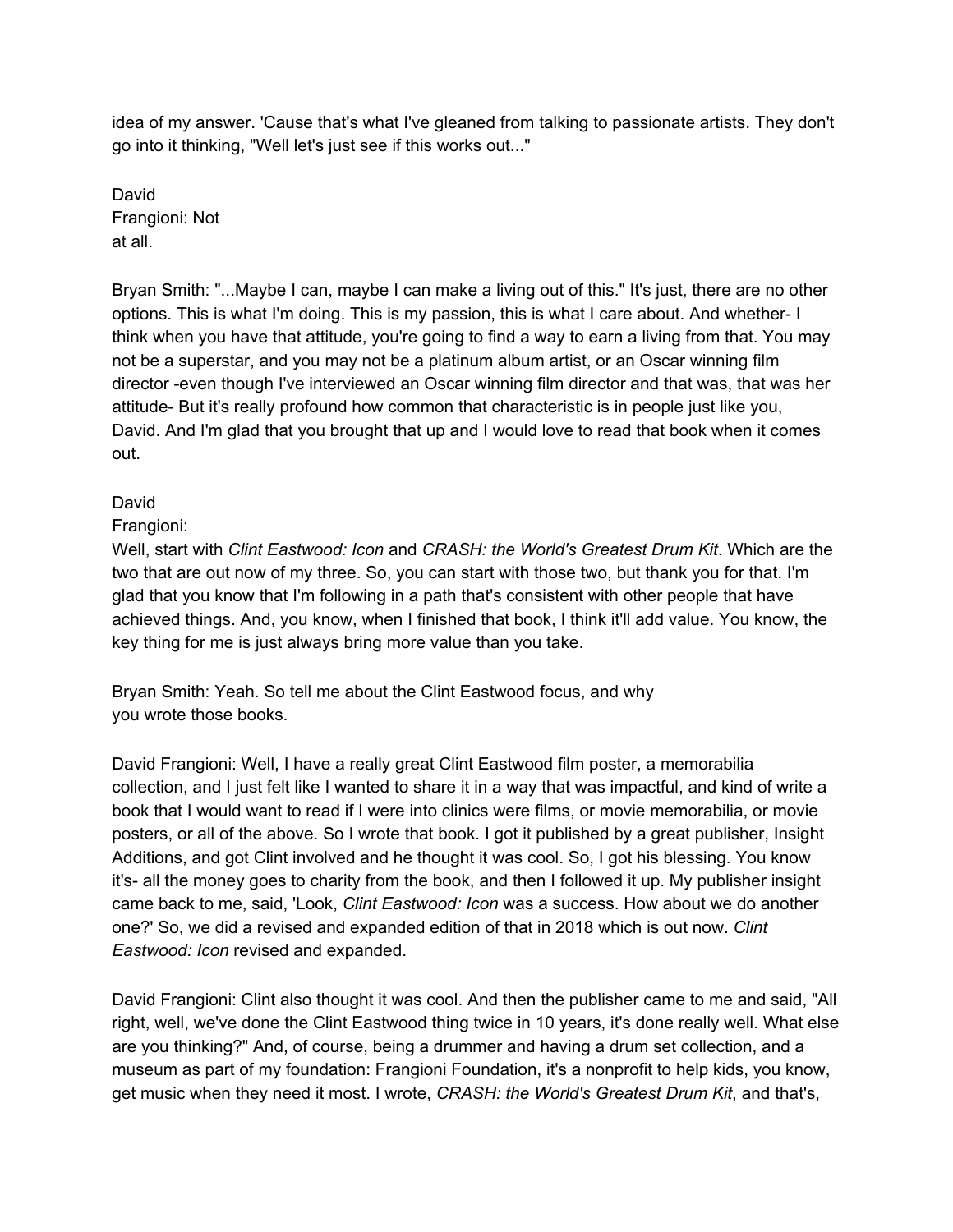you know, another book that's just coffee, both- all of them coffee table books that you can really enjoy that subject in a way, that if you want to read it, there's a lot of cool information. But if you just want to look at a book, a lot of times I just like to look at pictures and look at ideas visually, and not necessarily have a deep read. And so, my books are based around either of those. You can go deep and read all, and become an expert in different aspects, or you can just have fun and look at the pictures and it never gets old. And they're available on Amazon. They're available at Barnes and Noble. So everywhere you would buy a book, you can find *Clint Eastwood: Icon*, and *CRASH: the World's Greatest Drum Kit*, and the money for all of them. Not just Clint Eastwood's books, but *CRASH*, goes to charity.

Bryan Smith: That- and that charity of involving children, and getting music, and kids involved in music sounds so important right now, because of the cut in funding in arts and in music especially, that has been going on for decades.

David Frangioni: Yep.

Bryan Smith: And it's just a- it's a real shame that we aren't seeing more arts programs actually have additional funding. Let's, let's keep them at the same funding, or add more as opposed to cutting the funding.

David Frangioni: It's true.

Bryan Smith: Because, you know, we're really suffering in the... Yeah- just talking about education, I just want to thank you for focusing on the arts with your charity for kids and music, especially for kids. I think it adds so much value to their lives, and they carry it with them for, you know, throughout adulthood and they pass it on themselves. And I know we're running out of time, so I want to ask you one last question. There's so much more to talk about. Maybe we can have a second chat down the road.

David Frangioni: Let's do a volume two. It's been great, Bryan, and audience is great and I think we have a lot more, we can share in number two.

Bryan Smith: So let me ask you one question. I did not want- I'd be remiss if I didn't ask this, because Neil Peart was a huge influence for me growing up. Rush was, I think, my favorite band starting in, you know, grade school all the way through college and beyond. I have one poster in my weight room, and it's a Rush poster. And I know you have an article on your website about his passing and what he meant to you. Can you tell our listeners what Neil Peart meant to, and how he influenced you as an artist and a drummer?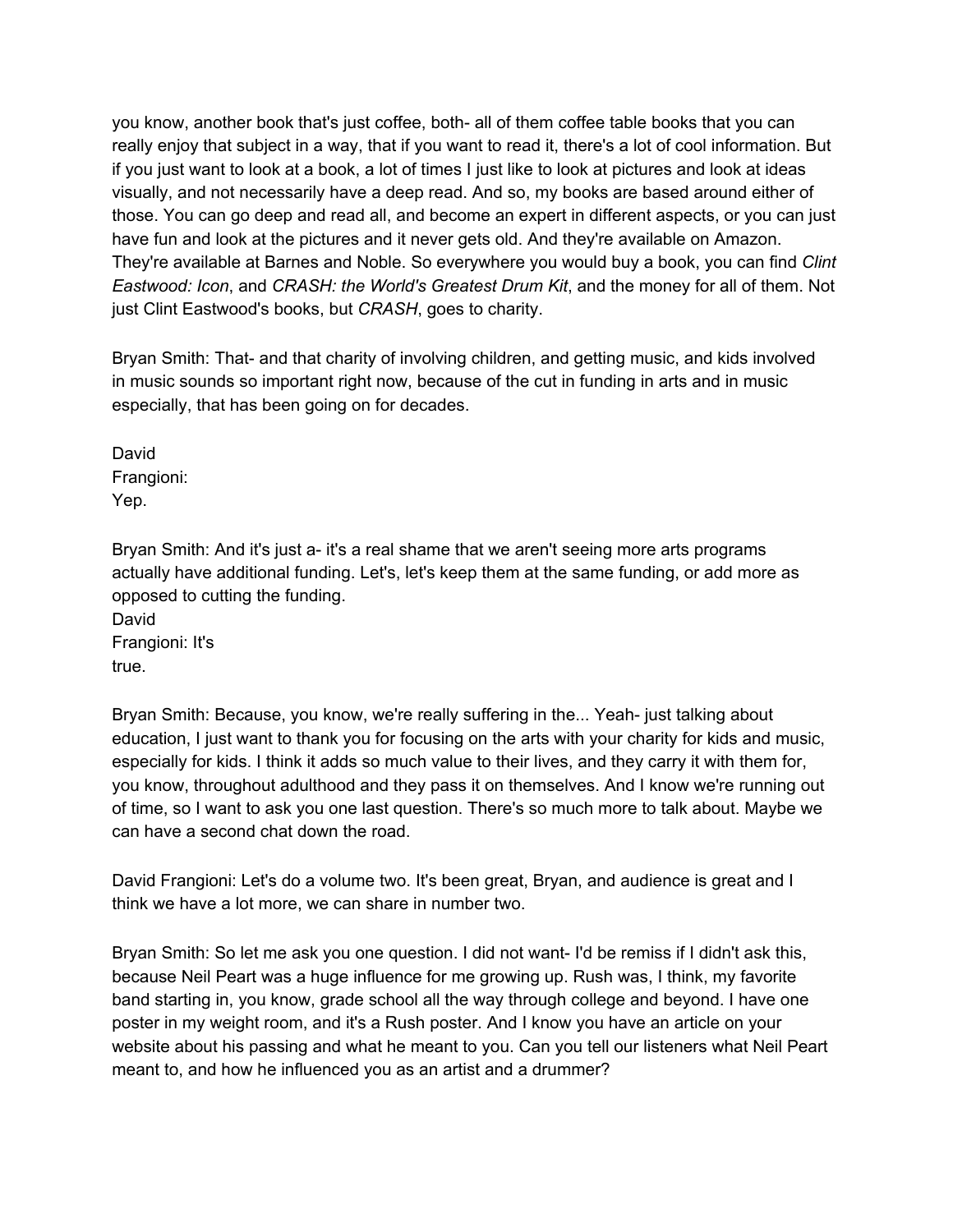David Frangioni: You know, Peart was a huge, huge influence, has been my whole life and career. I first saw him when I was in high school, I think I was 15, probably you know, sophomore, maybe in high school, very, very young and had already been listening to his records, and it was the moving pictures tour. And... the funny thing is I just remember everynormally at a concert you want the first 10 rows, but at Rush concerts, as I would learn at that time and going forward, the seats closest, the seats on the side closest to Neil, even if you were in a balcony, were the ones that sold out first. So, it was really funny. And so I got pretty good seats, and I remember him first time I ever saw him live and doing his drum solo, and just not believing what I saw.

David Frangioni: Like it was hard to even comprehend where to start after hearing and seeing him play live. It just showed me how unlimited the instrument can be when you really master it, and how far you can take it. And it was like when I saw Buddy Rich or heard Carl Palmer for the first time, you know, you struggle with practicing harder or quitting. You know, when you see and hear somebody that phenomenal that's taken the instrument to a place that, nevermind, you never even imagined, like you didn't even- it wasn't even in your thought process. And Neil Peart represented that. And that's to his credit, to be one of the icons and inspirations forever, and to be in that hallowed group of drummers with, you know, Carl Palmer and Buddy Rich and Dave Weckl and you know, Vinnie Colaiuta, and just the greatest drummers, Joe Morello, Louie Bellson, the greatest drummers that will ever live was, you know, a real testament and we're going to miss him.

### David

### Frangioni:

And Neil was so extraordinary. He left us with so much content. Educational material, articles, 'course all the recorded works, tremendous amount of really, really well done video concerts that Rush put out that Neil was a big part of. So, you literally could spend however old you are right now listening to this podcast, you could spend the rest of your life just going through all of the things that Neil left us, and truly be challenged and inspired for your entire life. It's incredible.

Bryan Smith: Yeah. And his contribution to lyrics too. I mean, he's such a literate guy.

David Frangioni: Absolutely.

Bryan Smith: To have that type of knowledge of, of literature. So, I'm still grieving for that loss...